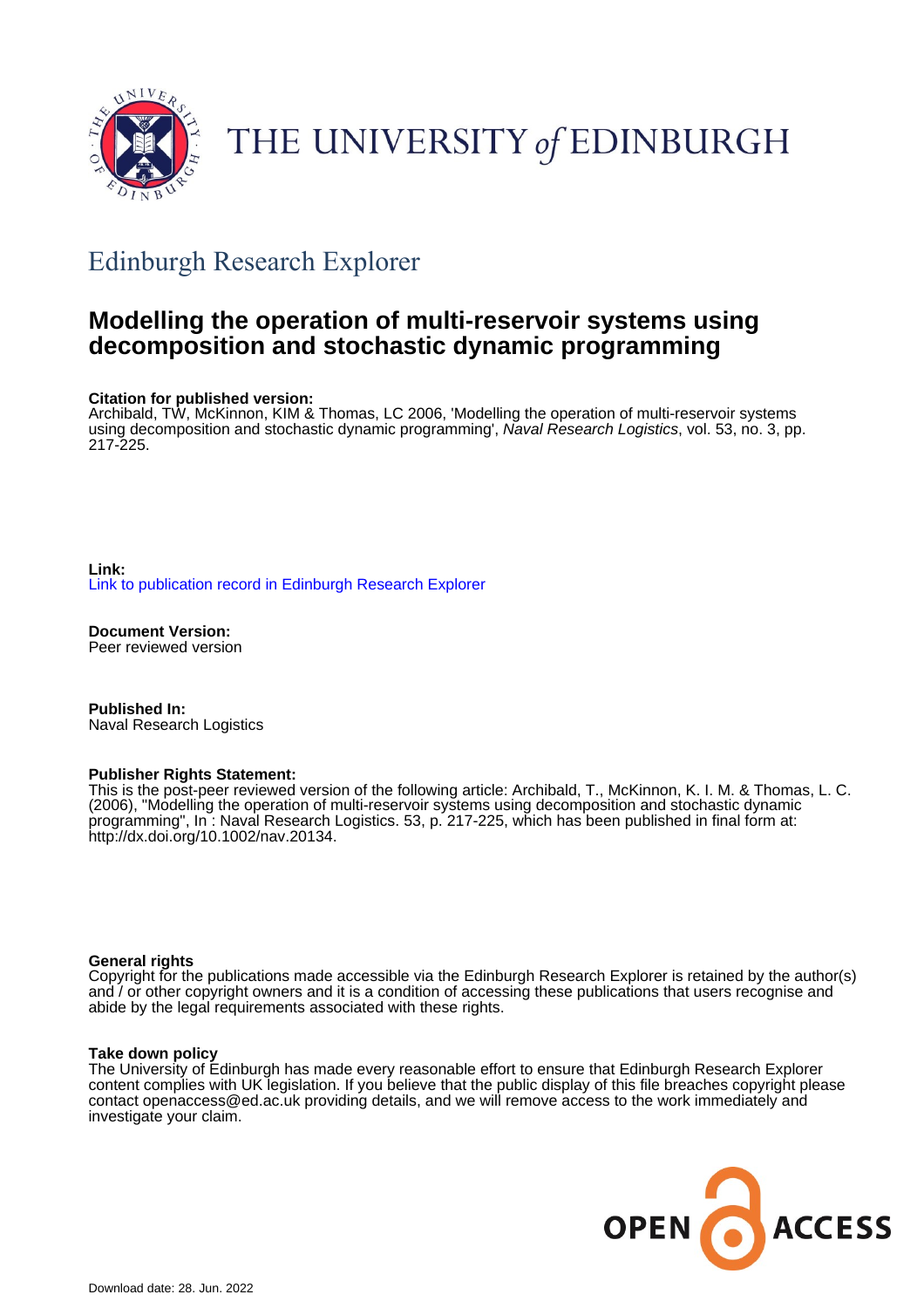## **Modelling the operation of multireservoir systems using decomposition and stochastic dynamic programming**

**T. W. Archibald** *University of Edinburgh Management School*

**K. I. M. McKinnon** *School of Mathematics, University of Edinburgh*

**L. C. Thomas** *School of Management, University of Southampton*

## **Abstract**

Stochastic dynamic programming models are attractive for multireservoir control problems because they allow non-linear features to be incorporated and changes in hydrological conditions to be modelled as Markov processes. However with the exception of the simplest cases, these models are computationally intractable because of the high dimension of the state and action spaces involved. This paper proposes a new method of determining an operating policy for a multireservoir control problem that uses stochastic dynamic programming, but is practical for systems with many reservoirs. Decomposition is first used to reduce the problem to a number of independent subproblems. Each subproblem is formulated as a low dimensional stochastic dynamic program and solved to determine the operating policy for one of the reservoirs in the system.

**Keywords**: Multireservoir systems; stochastic dynamic programming; decomposition; principal components.

## **1 Introduction**

The efficient operation of multireservoir systems is an important factor in hydroelectric power generation, domestic and industrial water supply, irrigation programmes and other applications. Stochastic dynamic programming models of such systems are useful because they allow nonlinear features to be incorporated and changes in hydrological conditions to be modelled as Markov processes [16, 9]. However for many practical problems these models are computationally intractable due to the high-dimensional state and action spaces involved. The reason for this is that the state space includes variables to model the volume of water stored in each reservoir in the system.

Arvanitidis and Rosing [3], and many authors since, overcome this problem by combining all the reservoirs in the system into one aggregate reservoir and solving a stochastic dynamic programming model of the aggregate reservoir. With this approach it is not generally possible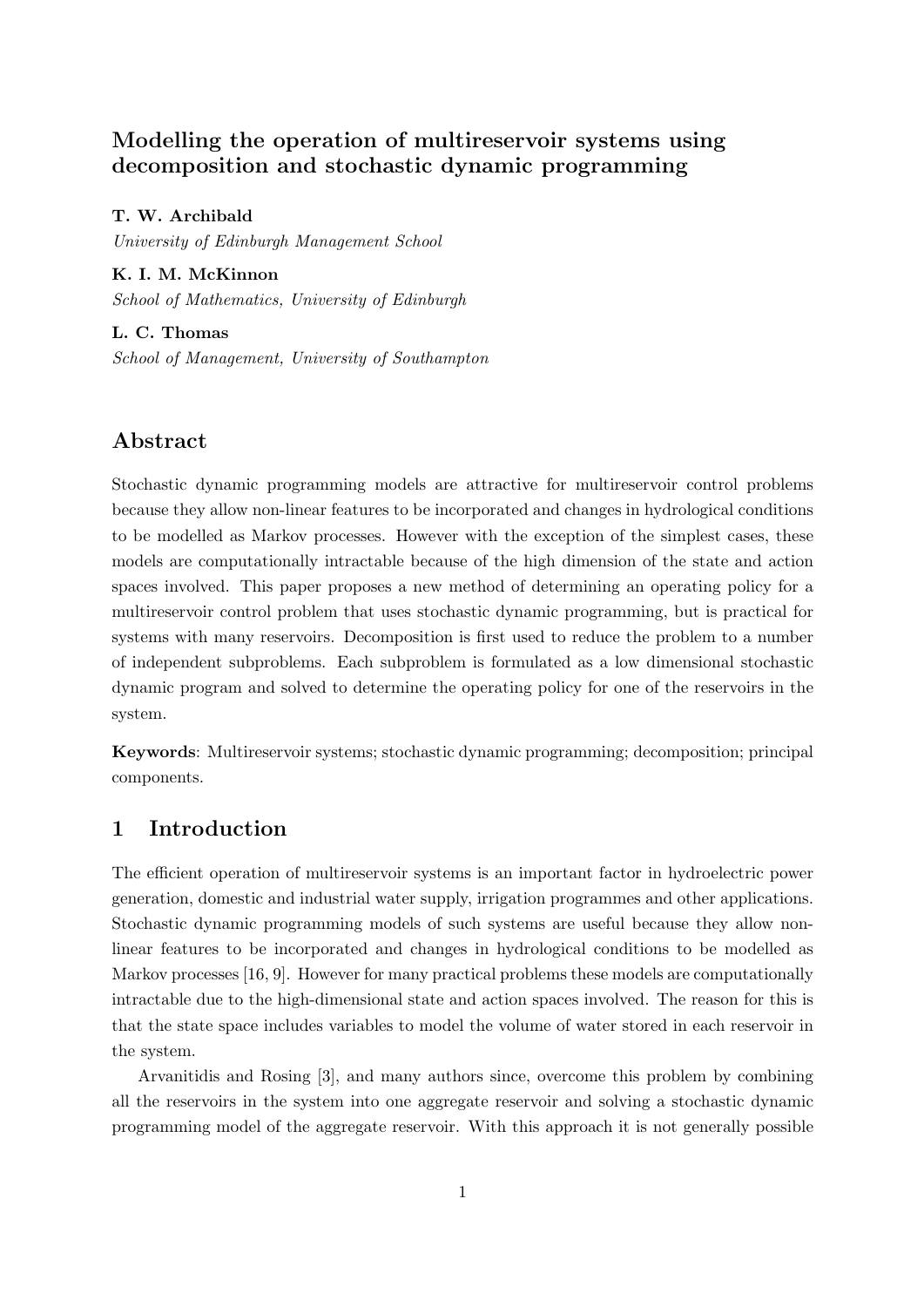to capture the individual characteristics of the reservoirs (for example different penalties for flooding at different reservoirs due to variation in land use). Further the relationship between the amount of water to release from the aggregate reservoir and the amount of water to release from the individual reservoirs is not straightforward. For example Turgeon and Charbonneau [13] use a two stage disaggregation method using the decomposition method of [11] and heuristics.

An alternative approach to aggregation is to use a low dimensional representation of the volume of water stored in each reservoir. The idea is that instead of the state space being the product of the discretisation of the volume of water in each reservoir separately, one identifies a number of typical system situations, each of which consists of a record of the volumes of water stored in the reservoirs in the system. These situations are the states of the approximate model and the decision in a period is which state to move to by the start of the next period. Saad and Turgeon [10] use principal component analysis to achieve this. The principal component representation is determined by analysing a sample of observations of the volumes of water stored in the reservoirs. The sample can either be determined from historical data or by simulating the operation of the reservoir system. Neither approach is ideal. Generally reliable historical data is only available for at most 50 years, so with this approach the size of the sample is limited. Also the sample will be biased by the operating policies used in the past and these policies may not be consistent with current objectives and hydrological conditions. Simulation can be used to generate a much larger sample, but again the sample will be biased by the operating policy used.

Pereira and Pinto [8] solve a stochastic linear programming model of a multireservoir system using Benders decomposition. The disadvantage of this approach is that problems with a large number of periods and an adequate model of the weather conditions are computationally intractable [1].

Another approach is to decompose the high dimensional stochastic dynamic program into a number of low dimensional subproblems. Each subproblem includes a detailed representation of one of the reservoirs in the system and an approximate representation of the rest of the system. Turgeon [11, 12] develops decomposition methods for systems of reservoirs in parallel and in series. These methods cannot be applied to a general system of reservoirs and use aggregation as the method of approximation in the subproblems. Archibald et al [2] propose a decomposition method that can be applied to any connected reservoir system. Each subproblem corresponds to a partitioning of the reservoir system into three subsystems and uses a heuristic which assumes that reservoirs in the same subsystem are always equally full. The choice of the partition of the reservoir system is fixed by the method and there may be cases where an alternative partition, perhaps including more than three subsystems, would give better results. Also one can think of situations where operating reservoirs according to the equally full heuristic might not lead to good performance. For example the amount of electricity generated by a hydroelectric station at a reservoir is often assumed to be proportional to the product of the volume stored in the reservoir and the volume of water released from the reservoir. The variation in the generation with the volume stored in the reservoir is known as the head effect. When the head effect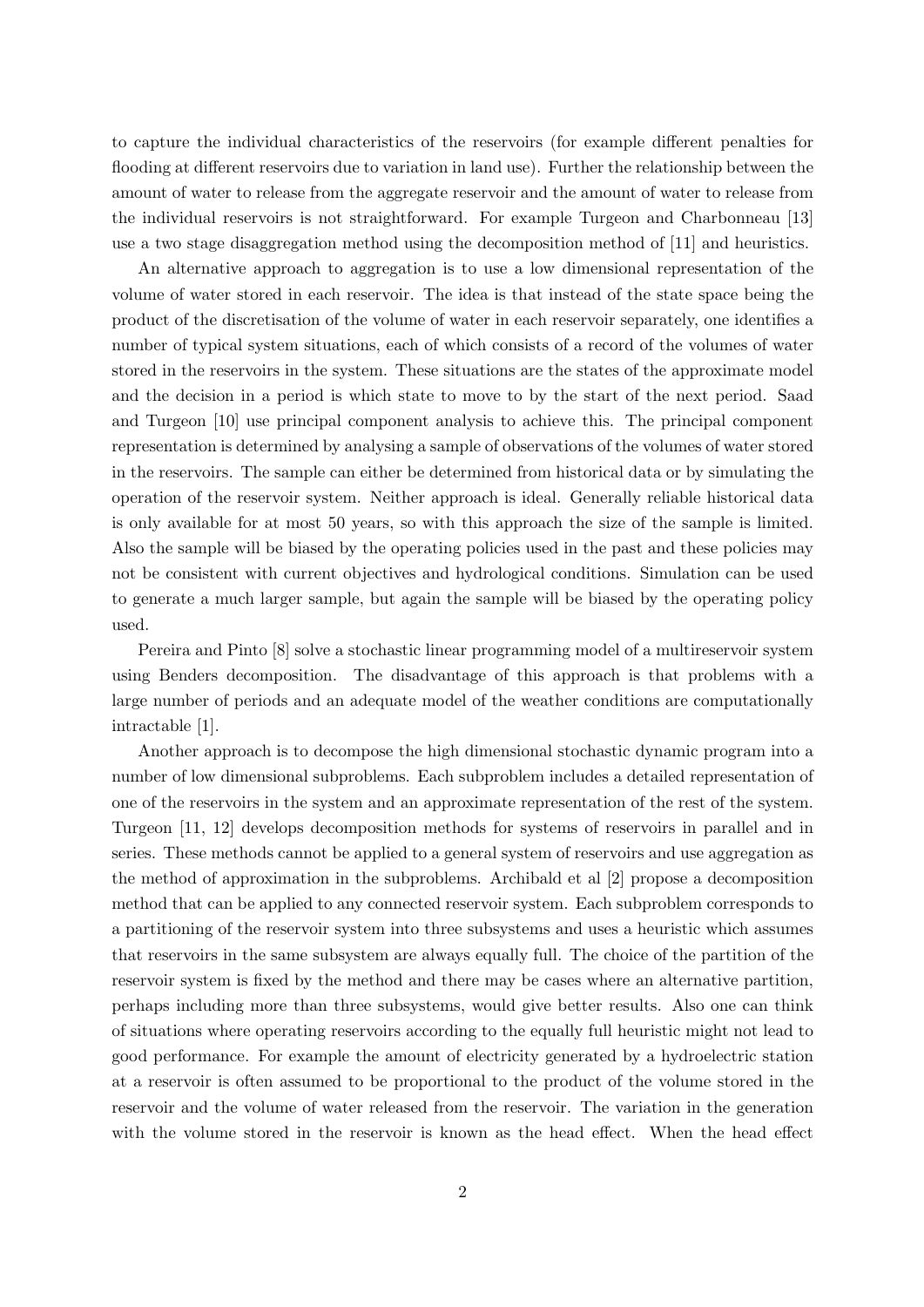at a reservoir is significant, it might be optimal to keep that reservoir well-filled even when other reservoirs are almost empty. Another example is where, due to differences in land use, the penalty for flooding at one reservoir is much higher than at others. In this case it might be optimal to keep that reservoir relatively empty during periods in which heavy rainfall is expected.

This paper develops a new solution method for multireservoir control problems which combines decomposition and the approach of using a low dimensional representation of the reservoir volumes. Unlike the approach of Archibald et al [2], the new method can be applied to more general reservoir systems; allows arbitrary partitions of the reservoir system to be used; and does not rely on the equally full heuristic for the approximations of the subsystems. The stochastic dynamic programming model is decomposed into a number of independent subproblems — one for each reservoir in the system. For each subproblem the reservoir system is partitioned into a small number of subsystems, one of which consists of a single reservoir the focus reservoir. The subproblems use a low dimensional representation of the volumes of water stored in the reservoirs in each subsystem. These representations can be determined using experience and expert judgment [15], an operating heuristic [2] or statistical modelling [4]. The solution to a subproblem is used to determine a target release for its focus reservoir.

This solution approach has a number of positive features. Most importantly the solution time only increases quadratically with the number of reservoirs in the system, so problems with many reservoirs can be solved. Individual reservoir volumes and releases are always available, so it is not necessary to approximate the reward generated by the reservoir system in terms of aggregate variables. The operating policy for a reservoir is determined by solving an independent subproblem which includes a detailed model of that reservoir. This approach supports decentralised planning and determines a policy that is sensitive to the individual characteristics of the reservoir (for example storage capacity and penalties for flooding). A subproblem can also be used to estimate the marginal value of the water stored in its focus reservoir. This information is useful to companies operating in a deregulated electricity market, as it helps them to decide when to sell and purchase electricity on spot markets. Finally the optimal policy for each subproblem is a feasible policy for the original model, so the solutions to the subproblems provide direct insight about the solution to the original model.

Section 2 describes a stochastic dynamic programming model of a multireservoir system. Section 3 presents the new solution method in its most general form. Sections 4 and 5 describe techniques that can be used to partition the system and form low dimensional representations of reservoir volumes for the new solution method. Section 6 presents observations based on our computational experiments with the proposed solution method.

### **2 Modelling multireservoir systems**

This section describes a stochastic dynamic programming model of a multireservoir system that can be applied to a range of reservoir networks and many applications. The model is similar to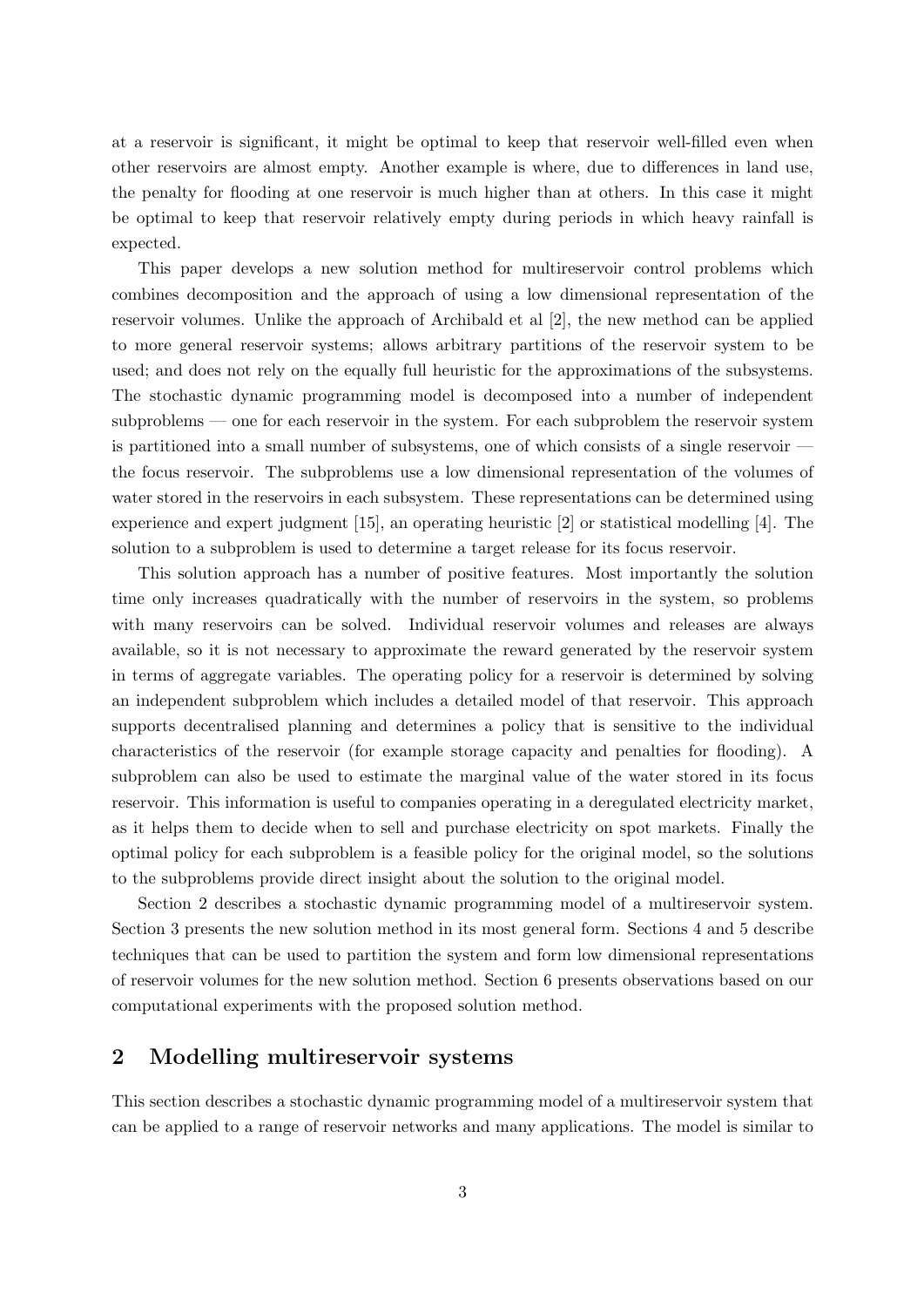that studied in [2] and many other papers.

The model applies to a multireservoir system in which: (1) the reservoir network is acyclic; (2) the water released from a reservoir directly enters at most one reservoir; and (3) the flow of water between reservoirs is instantaneous. To allow for the possibility of pump storage in hydroelectric power generation systems, assumptions 1 and 2 would have to be removed. This can be done at the expense of an increase in the number of decision variables and hence the time required to solve the model. Assumption 3 is reasonable provided the time periods considered are large (for example a month), because then the time required for water to flow between reservoirs is often insignificant.

The model has a finite planning horizon consisting of *T* periods. The reward from the next period is discounted by a factor  $\beta$  where  $0 < \beta \leq 1$ . There are M reservoirs in the system and the volume of water stored in a reservoir at the beginning of each period must lie between known upper and lower bounds.

The state of the system in a period is comprised of the volumes in the reservoirs at the beginning of the period and the hydrological state. The hydrological state may involve recent rainfall patterns, short-term weather forecasts, long-term weather forecasts or snowpack height depending on the system to be modelled and is represented by a integer between 1 and *S*.

During each period water from external sources (for example rain or melting snow) flows into each reservoir. As the reservoirs in the system are likely to be geographically clustered, these runoffs are usually correlated with each other. The model captures this correlation by considering *R* runoff patterns at each period. A runoff pattern specifies the runoff to each reservoir during the period to which it applies. The runoff patterns can be generated from historical data using a stochastic streamflow model similar to those described in [14].

The probability that a particular runoff pattern occurs during a period depends on the hydrological state at the beginning of the period. The persistence of the hydrological state is modelled as a Markov process. The probability that the system is in a particular hydrological state at the start of a period depends on the hydrological state and the runoff pattern in the previous period.

The decision variables are the volumes of water to have stored in the reservoirs at the beginning of the next period. The decisions taken in a period depend on the reservoir volumes and the hydrological state at the beginning of the period and the runoff pattern during the period. The assumption that the decisions depend on the runoff pattern is reasonable because, in practice, the runoff pattern in a period will gradually be revealed as the release for that period is discharged. This means that by the time the release decisions in a period have to be finalised, a great deal is known about the runoff pattern for that period. As a result of assumptions 1 and 2, the volumes of water released from the reservoirs during a period can be determined explicitly from the state of the system and the decision variables in that period. If assumptions 1 and 2 were removed, a 1-period deterministic optimization problem would have to be solved to find the best way to effect the desired change in reservoir volumes, and hence the volumes of water released from the reservoirs.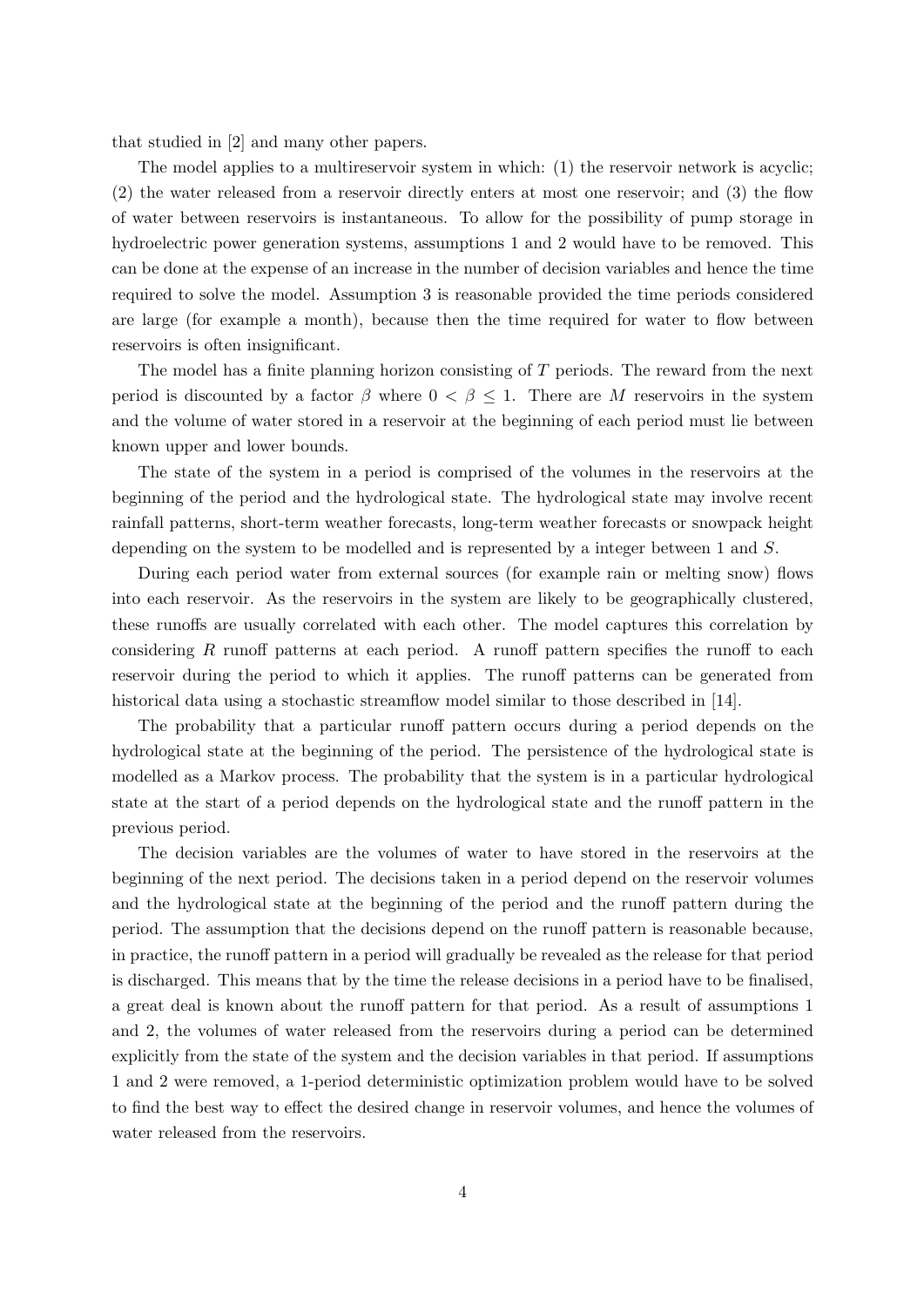The water released from the reservoirs generates revenue through the production of electricity, the supply of water or another means. The level of revenue generated is a function of the state of the system at the beginning of the period, the runoff pattern and reservoir releases during the period, and the period. The dependence on the period allows seasonal variations in the price of and demand for the commodity (for example electricity or water) to be modelled. The dependence on the hydrological state and runoff pattern allows uncertainty in the price and demand to be modelled. In this way the model can also capture the correlation between price, demand and weather conditions. The dependence on the reservoir volumes allows the efficiency of the generators to vary with the head of water in the reservoirs for hydroelectric power generation. If the quantity of water released exceeds the capacity of the channels used to discharge water from a reservoir, flooding of the surrounding land may result. The dependence on the individual reservoir releases and the period allows the penalties applied to reflect the use of the land surrounding each reservoir in different seasons.

The future value of the water stored in reservoirs at the end of the planning horizon is a function of the reservoir volumes and the hydrological state at that time. The role of the terminal value function in the model is to prevent the optimal policy from spuriously running the reservoir volumes down at the end of the planning horizon. If the planning horizon is sufficiently long, the terminal value function will not have a significant effect on the first period decisions. Since it is intended that an instance of the model be solved each time a decision has to be made, only the first period decisions will ever be implemented. For this reason the estimate of the terminal value function does not need to be highly accurate.

#### **Notation**

Throughout the paper the symbol *′* is used to denote the state at the end of the period.

- *β* factor by which rewards are discounted per period.
- *T*, *M*, *S*, *R* number of periods in the planning horizon, reservoirs in the system, hydrological states and runoff patterns respectively.
- $t, i, j$  index for time periods, reservoirs and runoff patterns respectively.
- *s*, *s ′* indexes for hydrological states.
- $I_i$  set of reservoirs whose releases flow directly into reservoir *i*.
- $H_i^t$ ,  $\overline{H}_i^t$  lower and upper bounds respectively on the volume in reservoir *i* at the beginning of period *t*.

 $h_i, h'_i$  — volume of water stored in reservoir *i*.

 $h, h'$  — vectors of reservoir volumes.

- $q_{j,i}^t$  runoff to reservoir *i* from external sources in period *t* when runoff pattern *j* occurs.
- $q_j^t$  vector of reservoir runoffs in period *t* when runoff pattern *j* occurs.
- $x_i$  amount of water released from reservoir *i* during a period.
- *x* vector of reservoir releases during a period.
- $P_{s,j}^t$  probability of runoff pattern *j* occurring during period *t* when the hydrological state in period *t* is *s*.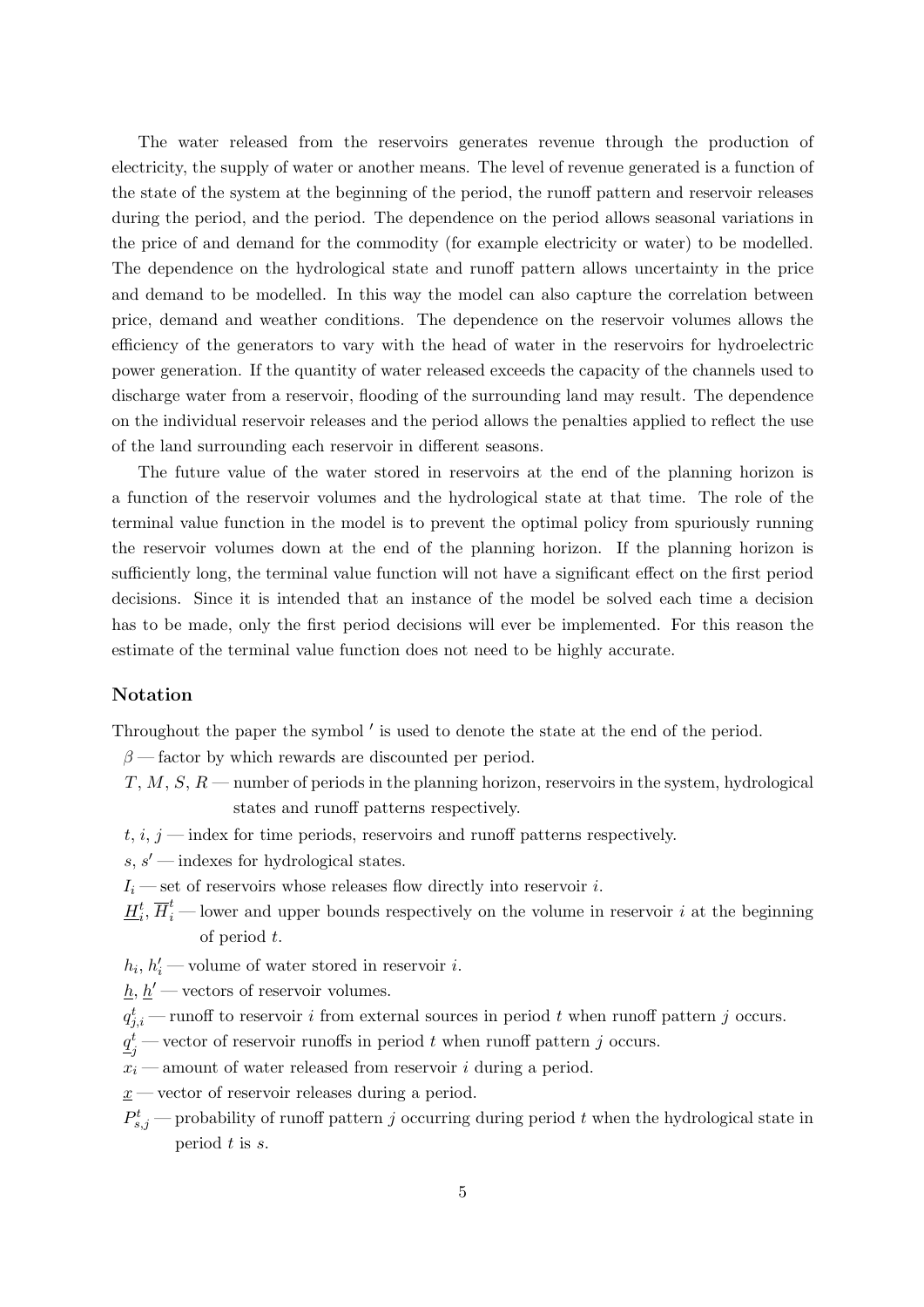- $Q^t_{(s,j),s'}$  probability of a transition from hydrological state *s* and runoff pattern *j* in period *t* to hydrological state *s*<sup> $\prime$ </sup> in period  $t + 1$ .
- $r^t(\underline{h}, s, j, \underline{x})$  reward in period *t* when the reservoir volumes and hydrological state at the beginning of the period are  $h$  and  $s$  respectively, and the runoff pattern and reservoir releases during the period are *j* and *x* respectively.
- $\tau(\underline{h},s)$  value of the water stored in the system at the end of the planning horizon when the reservoir volumes are  $\underline{h}$  and the hydrological state is  $s$ .
- $v^t(\underline{h},s)$  maximum expected discounted reward from the beginning of period *t* until the end of the planning horizon when, at the beginning of period *t*, the reservoir volumes are *h* and the hydrological state is *s*.

It follows from the definitions above that  $v^{T+1}(\underline{h}, s) = \tau(\underline{h}, s)$  and, for  $t \leq T$ ,  $v^t(\underline{h}, s)$  satisfies the following optimality equation.

$$
v^{t}(\underline{h}, s) = \sum_{j=1}^{R} P_{s,j}^{t} \max_{\underline{h}'} \left\{ r^{t}(\underline{h}, s, j, \underline{x}) + \beta \sum_{s'=1}^{S} Q_{(s,j),s'}^{t} v^{t+1}(\underline{h}', s') \right\}
$$
  
subject to  $x_{i} = h_{i} + q_{j,i}^{t} + \sum_{k \in I_{i}} x_{k} - h'_{i},$   

$$
\underline{H}_{i}^{t+1} \le h'_{i} \le \overline{H}_{i}^{t+1} \text{ and } x_{i} \ge 0 \text{ for } 1 \le i \le M.
$$
 (1)

The model above can easily be modified to include evaporation or seepage losses for problems in which these are thought to be important. The loss of water due to evaporation or seepage from a reservoir during a period could be any function of the state of the system at the beginning of the period, the runoff pattern and reservoir releases during the period, and the period. The loss of water from reservoir *i* during period *t* would have to be allowed for on the right hand side of the water balance equation (1) in the optimality equation above.

The volume of water in each reservoir is a continuous variable so, to solve this optimality equation, discretisation has to be used to determine a finite number of possible values for the volumes of water stored in the reservoirs at the beginning of each period. A common approach (see for example [5, 6]) is to apply a regular discretisation in which  $\Delta$  equally spaced values between  $H_i^t$  and  $\overline{H}_i^t$  are considered for the volume of water stored in reservoir *i* at the beginning of period *t*. All possible combinations of these values are considered to give  $\Delta^M$ possible values for the volumes of water in the reservoirs at the beginning of period *t*. The model then has  $\Delta^M S$  states per period and  $\Delta^M$  possible actions in the decision problem for each state, runoff pattern and period. For a reservoir system with 6 or more reservoirs, it is not practical to use the model to determine an operating policy. Chen et al [4] propose a method of overcoming this difficulty using orthogonal array experimental designs. Another approach is to apply decomposition techniques to find an approximate solution to the problem by solving a number of low dimensional subproblems. The next section describes a new solution method based on such an approach.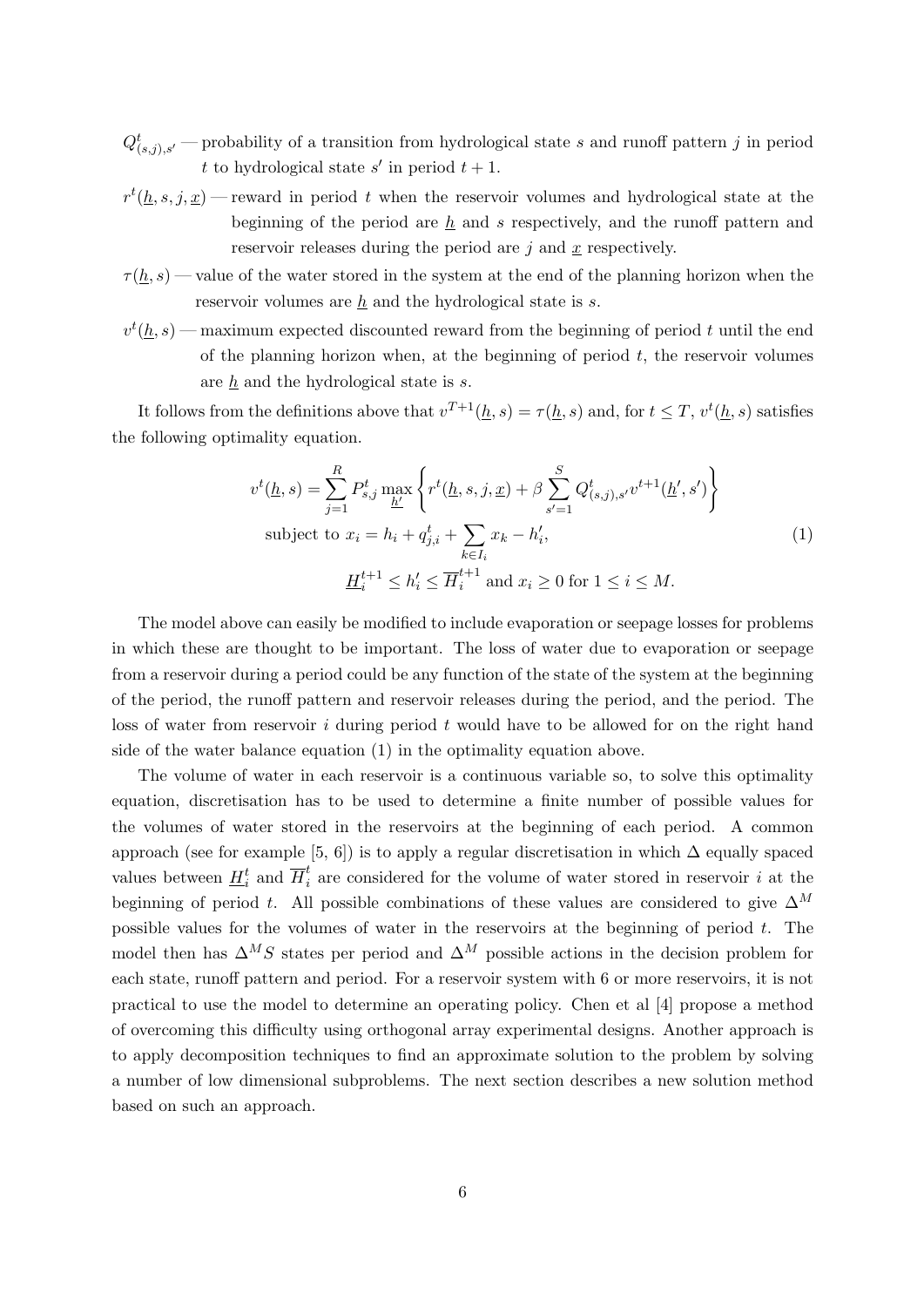#### **3 Decomposition method for a multireservoir system**

This section describes a decomposition method which creates an independent subproblem for each reservoir in the system. In the subproblem for reservoir  $f$ , reservoir  $f$  is referred to as the focus reservoir and the set of reservoirs in the system is partitioned into *N* groups, one of which contains only reservoir *f*. The subproblem is formulated as a stochastic dynamic program in which the dimensions of the state and action spaces are proportional to the number of groups in the partition. The number of groups in the partition should therefore be limited to at most 4 so that the subproblem can be solved in a reasonable time. However this practical restriction does not have a great impact on the solution method we propose, as we argue in section 4 that the key influences on the operations of the focus reservoir can be modelled using a partition consisting of at most 4 groups.

It is clear that the reservoirs whose releases could flow into the focus reservoir have an important effect on the operation of the focus reservoir. These reservoirs form an obvious group as it is the volume of water entering the focus reservoir that is important for the operation of that reservoir, rather than which reservoir the water came from. So one decomposition would be into three groups consisting of the focus reservoir, the group of reservoirs that feed it and a group consisting of the remaining reservoirs. The partitioning of a system of 6 reservoirs is illustrated in figure 1. The focus reservoir is reservoir 4 which is the only reservoir in the group *G*2. The reservoirs in the group *G*<sup>1</sup> feed the focus reservoir. The other reservoirs in the system are in group *G*3. Section 4 describes two systematic approaches to partitioning the reservoir system which can be applied to any reservoir system and create at most 4 groups.

Each group in the partition is examined to determine a number of "typical" situations for the volumes of water stored in the reservoirs in the group at the beginning of each time period. For example we might observe that the reservoirs in a group are always approximately equally full and choose 5 typical situations in which the reservoirs in the group are all empty, all  $25\%$ full, all 50% full, all 75% full and all completely full. Alternatively, for a group consisting of two reservoirs, we might observe that in certain periods one reservoir is kept full while the volume of water stored in the other is allowed to vary. We could then choose 5 typical situations for these periods in which the first reservoir is full and the second reservoir is empty, 25% full, 50% full, 75% full and completely full respectively. Section 5 describes two systematic methods of determining typical situations for a group of reservoirs.

Each subproblem can be formulated as a stochastic dynamic program as follows.

#### **Additional notation**

- *N* number of groups in the partition of the reservoir system.
- $G_1, \ldots, G_N$  the groups in the partition of the reservoir system.
- *g* index for reservoir groups.
- $A_g^t$  number of typical situations for the volumes of water in the reservoirs in  $G_g$  at the beginning of period *t*.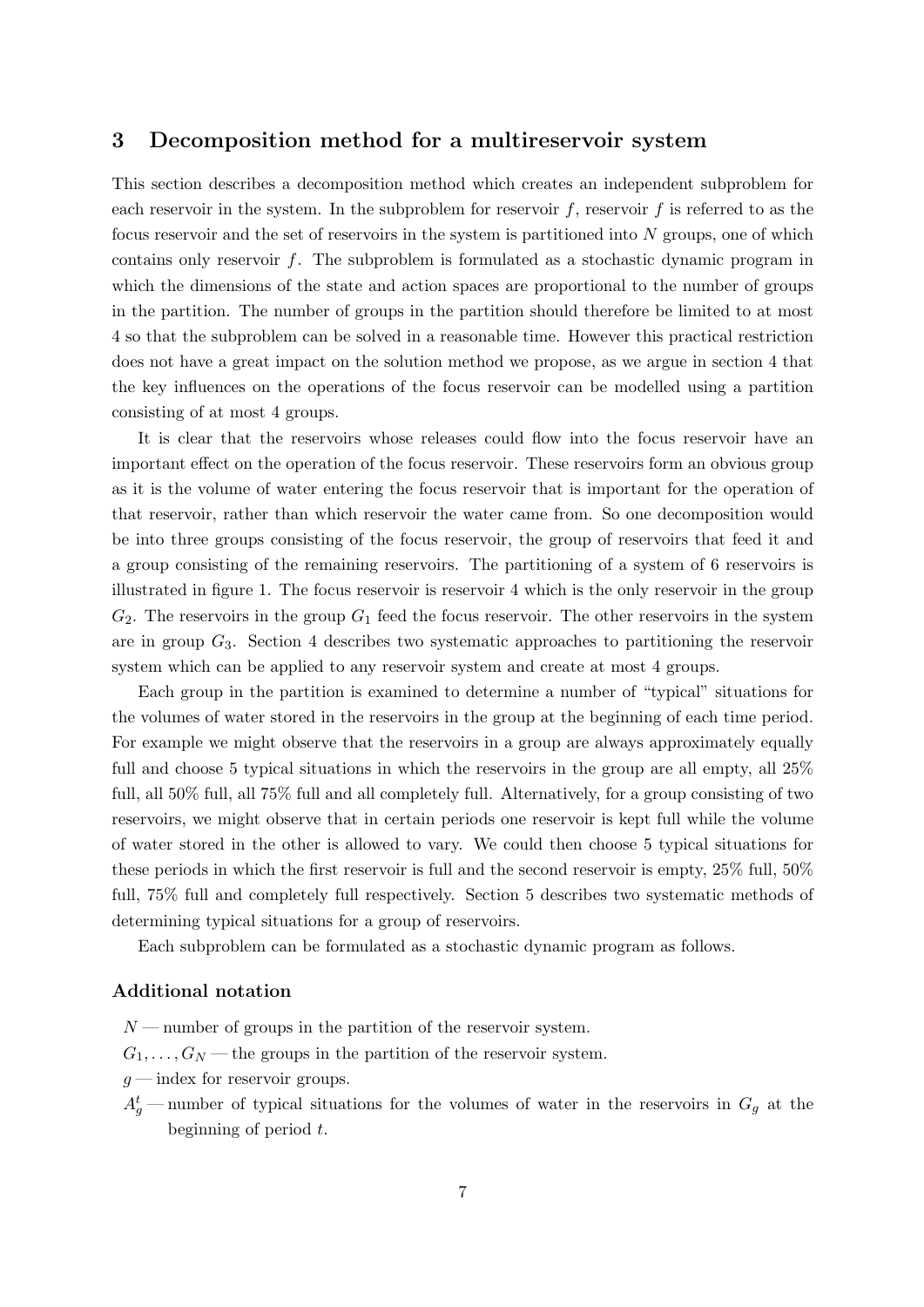$\alpha_g$ ,  $\alpha'_g$  — indexes for typical situations in  $G_g$ .

 $a, a'$  — vectors of indexes for typical situations in all groups.

 $L^t(\underline{\alpha})$  — vector of reservoir volumes corresponding to the typical situations defined by  $\underline{\alpha}$ .

 $\nu^t(\underline{\alpha},s)$  — maximum expected discounted reward from the beginning of period *t* until the end of the planning horizon when, at the beginning of period *t*, the reservoir groups are in situations defined by  $\alpha$  and the hydrological state is *s*.

It follows that  $\nu^{T+1}(\alpha, s) = \tau(L^t(\alpha), s)$  and, for  $t \leq T$ ,  $\nu^t(\alpha, s)$  satisfies the following optimality equation.

$$
\nu^{t}(\underline{\alpha},s) = \sum_{j=1}^{R} P_{s,j}^{t} \max_{\underline{\alpha}'} \left\{ r^{t}(\underline{h},s,j,\underline{x}) + \beta \sum_{s'=1}^{S} Q_{(s,j),s'}^{t} \nu^{t+1}(\underline{\alpha}',s') \right\}
$$
  
subject to  $\underline{h} = L^{t}(\underline{\alpha}), \underline{h'} = L^{t+1}(\underline{\alpha}'), x_{i} = h_{i} + q_{j,i}^{t} + \sum_{k \in I_{i}} x_{k} - h'_{i}$  and  $x_{i} \geq 0$  for  $1 \leq i \leq M$ ,  
 $1 \leq \alpha_{g} \leq A_{g}^{t}$  and  $1 \leq \alpha'_{g} \leq A_{g}^{t+1}$  for  $1 \leq g \leq G$ .

The dimensions of the state and action spaces in the formulation of a subproblem are equal to  $N+1$  and  $N$  respectively. The actions considered in the formulation of a subproblem are all feasible actions for the original model of the reservoir system. Hence the optimal expected rewards for a subproblem is a lower bound on the optimal expected reward for the original model.

There is a great deal of flexibility with the proposed discretisation approach and care has to be taken to avoid creating subproblems that are computationally intractable or infeasible. For example we could apply a regular discretisation to identify typical situations for the values of water in the reservoirs in a group. However if the group contains a large number of reservoirs, this could result in more typical situations than it is practical to consider when solving the subproblem. In fact if a regular discretisation is employed in every group in the partition, the subproblem is equivalent to the original model with a regular discretisation. If the typical situations do not vary with the period, it is always possible to arrange for the groups to be in the same situations at the next period. However if we allow the typical situations for a group to vary with the period, there may be no way to effect a change from a typical situation at one period to any of the typical situations at the next period. In such cases there could be no feasible solution to the subproblem. This is more likely to happen when the number of typical situations per period is small. Ways of determining typical situations that avoid these problems are discussed in section 5.

The solution to each subproblem specifies an optimal release for each reservoir in each time period. There are several ways in which this data could be used to construct an operating policy for the reservoir system. We propose a method that only uses the optimal release from the focus reservoir in the first period. We refer to this as the target release for the reservoir, denoted by *x target*  $i$ <sup>target</sup> for reservoir *i*. Since the target releases are determined independently of each other, they do not necessarily form a feasible first period operating policy for the reservoir system. We propose the following simple method to find actual releases for each reservoir that do form a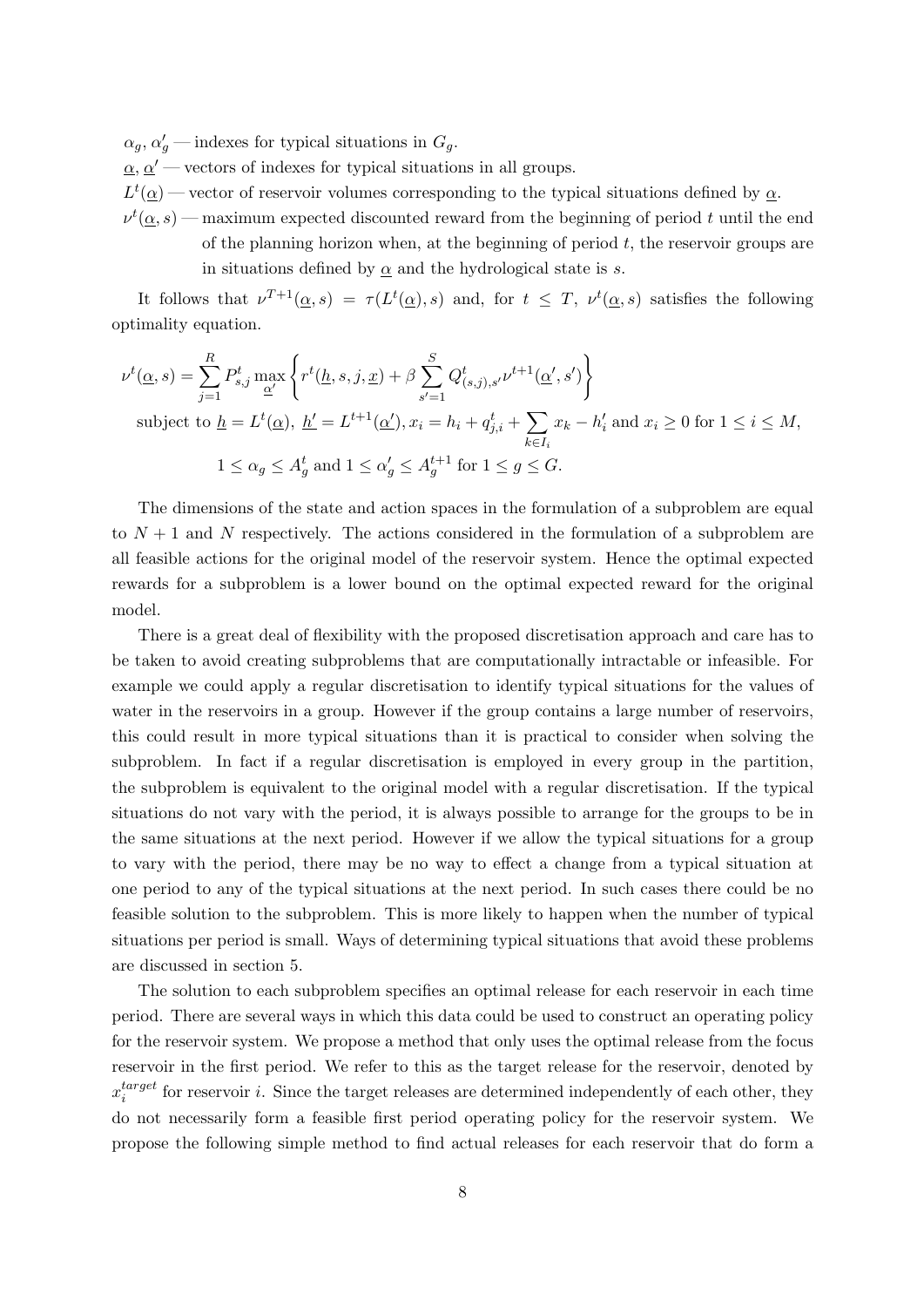feasible first period operating policy and are as close as possible to the target releases.

- 1. Find a reservoir *i* for which the actual release has not been set, but actual releases have been set for all reservoirs in *I<sup>i</sup>* .
- 2. Calculate  $h_i^{target} =$  level of reservoir *i* at the beginning of period 2 assuming the target release for reservoir  $i$  and the actual releases for reservoirs in  $I_i$  are applied.
- 3. Set the actual release for reservoir *i* to be

$$
x_i^{target} + \max\{0, h_i^{target} - \overline{H}_i^2\} - \min\{0, \underline{H}_i^2 - h_i^{target}\}.
$$

4. Repeat the above steps until actual releases have been set for all reservoirs.

The model would not be used to determine operating policies for subsequent periods. Instead a new instance of the model would be generated to reflect what is known about the reservoir system at the time the decision has to be taken.

#### **4 General methods of partitioning a reservoir system**

This section describes two methods of partitioning a reservoir system which are systematic, yield groupings that have a physical interpretation, and can be applied to any reservoir system. An important difference between the two methods is the maximum number of groups in the partitions formed. The first method forms partitions with at most 3 groups while partitions formed by the second method can have up to 4 groups. As the dimension of a subproblem is proportional to the number of groups in the partition, this means that subproblems created using the first method are generally less demanding computationally. However the actions considered in a subproblem created using the first method are all feasible actions in the subproblem with the same focus reservoir created using the second method. Hence the solution to a subproblem created using the first method is a lower bound on the solution of the corresponding subproblem created using the second method, and the solution to the original model derived using the second method will generally be better.

#### **Method 1 — 3-group partition**

The partition consists of one group containing the focus reservoir, one group containing all the reservoirs whose releases can reach the focus reservoir, either directly or indirectly, and one group containing all other reservoirs. These groups are referred to as the focus reservoir, the feeder reservoirs and the non-feeder reservoirs respectively. The releases from feeder reservoirs have a significant effect on the amount of water available for release from the focus reservoir. It therefore seems intuitive that it is useful to be able to model the feeder reservoirs separately from the rest of the system. This is the method used in [2] to decompose the problem. Figure 2(a) shows an example of this method for a system of 6 reservoirs. In some cases the partition formed will only have 2 non-empty groups. For example the partition for the subproblem for reservoir 1 in the system in figure 2.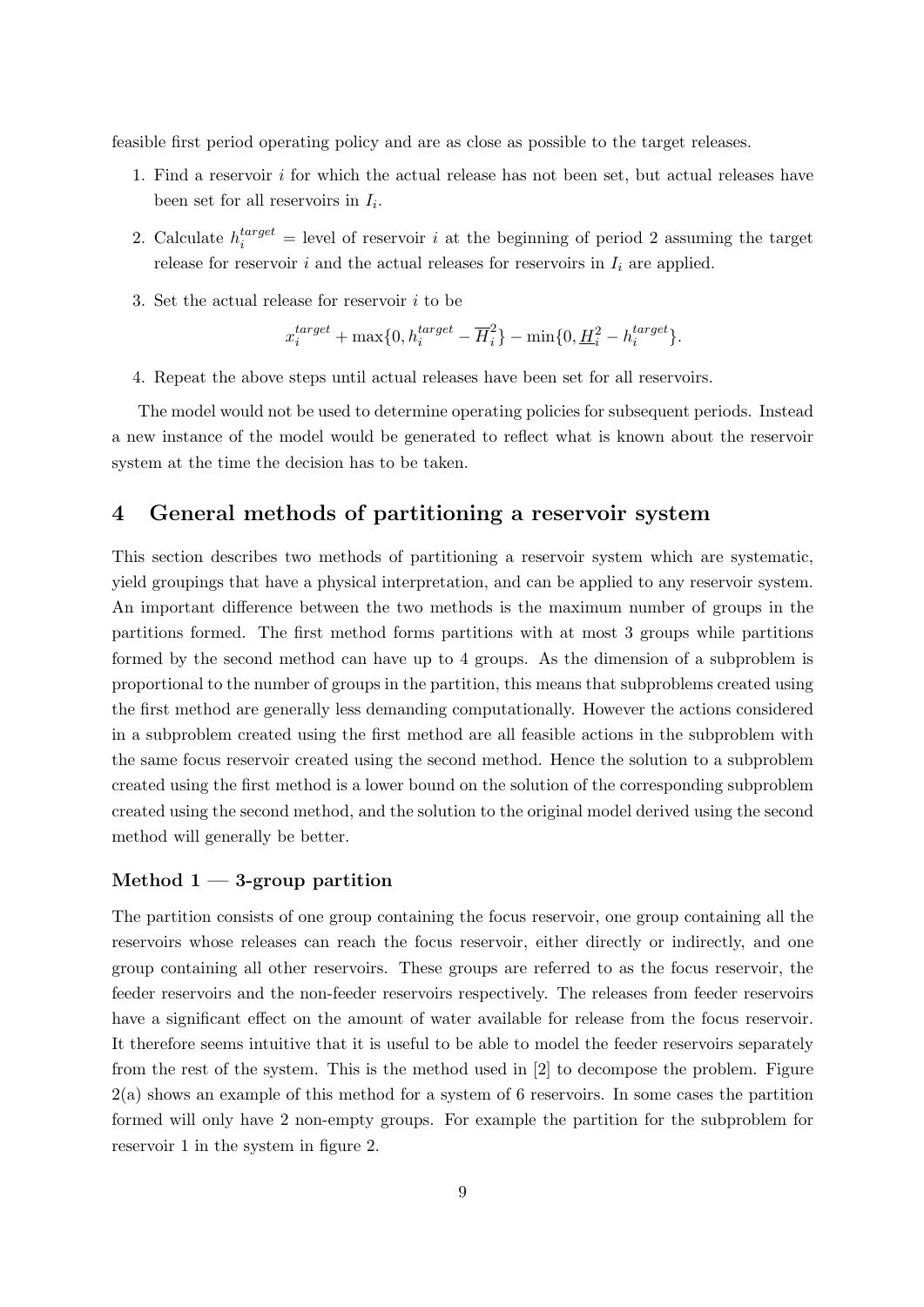#### **Method 2 — 4-group partition**

The partition consists of one group containing the focus reservoir, one group containing all the reservoirs whose releases can reach the focus reservoir, one group containing all the reservoirs that the release from the focus reservoir can reach, and one group containing all other reservoirs. These groups can be thought of as the focus reservoir, the feeder reservoirs, the downstream reservoirs and the unrelated reservoirs respectively. The amount of water available for release from the downstream reservoirs depends on how much water is released from the focus reservoir. It therefore seems likely that the ability to model the downstream reservoirs separately from the rest of the system would be an advantage. This method also allows for the feeder reservoirs to be modelled separately. Figure 2(b) shows an example of this method for a system of 6 reservoirs. In some cases the partition formed will only have 2 or 3 non-empty groups. For example the partitions for the subproblems for reservoirs 6 and 3 respectively in figure 2.

We argue that, in terms of the water storage and releases in the original model, the most significant factors affecting the operations of a reservoir during a period are: the amount of water stored in the reservoir; the amount of water released into the reservoir; and the impact of the water released from the reservoir on the volume of water stored downstream. We have shown that these effects can be modelled using partitions consisting of at most 4 groups. We believe that to improve the operating policies that the method finds, one would be better to use a finer discretisation in the 4-group partition rather than add further groups to the partitions used.

#### **5 Modelling the storage of water in a group of reservoirs**

This section describes two methods of determining typical situations to describe the volumes of water in all the reservoirs of a group at the beginning of a period. The aim is to capture enough detail about the variability in the reservoir volumes to give a good approximation without making the subproblems computationally intractable. The methods are also designed to limit the risk of choosing typical situations that result in infeasible subproblems. The idea is that by restricting the state space in this way, we also restrict the action space since we must end up in one of the typical situations at the start of the next time period. The first method uses the equally full heuristic proposed by [2] and the second method uses principal component analysis.

#### **Equally full heuristic**

Let  $\underline{h}$  denote the volumes of water stored in the reservoirs in  $G = \{1, 2, \ldots, m\}$  at the beginning of period *t*. The reservoirs in *G* are said to satisfy the equally full heuristic if the ratio of  $h_i - \underline{H}_i^t$ to  $\overline{H}_i^t - \underline{H}_i^t$  equals a constant  $\alpha$  ( $0 \leq \alpha \leq 1$ ) for all  $i \in G$ . The equally full heuristic uses a onedimensional approximation to the volumes in the reservoirs of the form  $h_i = (1 - \alpha) \underline{H}_i^t + \alpha \overline{H}_i^t$ *i* , i.e. all the reservoirs are a fraction  $\alpha$  full. We use  $\Delta$  equally spaced values between 0 and 1 for  $\alpha$ to identify typical situations for the volumes in the reservoirs. It is always possible to increase the amount of water released from a reservoir to bring the volume in the reservoir down to its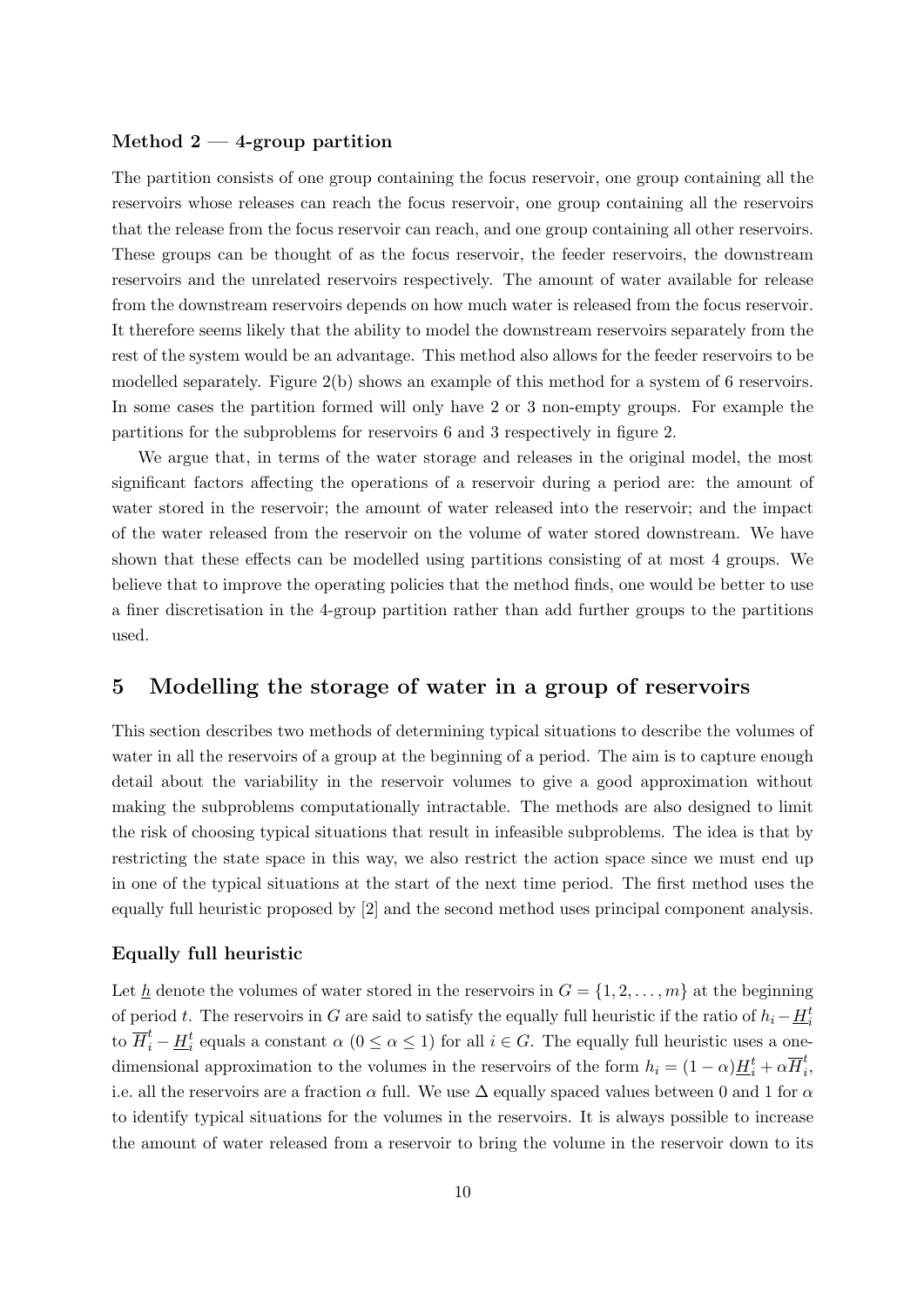lower bound. Hence including the case  $\alpha = 0$  will eliminate the risk of creating an infeasible subproblem.

#### **Principal component analysis**

The concept of principal component analysis is fully described in [7]. It was first used to solve a reservoir control problem by Saad and Turgeon [10] who applied the method to a complete system to reduce the dimension of the stochastic dynamic programming model from 10 to 4. Although Saad and Turgeon [10] note that principal component analysis could be applied separately to subsystems, the method developed in this paper is the first to do so. Basically given a sample of observations of the volumes of water in a group of *m* reservoirs at the beginning of a period, principal component analysis can be used to find the one-dimensional representation of the reservoir volumes that captures the maximum of the variability in the sample. The idea is equivalent to plotting points in *m* dimensions, each of which represents typical volumes found in the *m* reservoirs. One then finds the line which most closely fits these points and the states of the system are points on this line. It seems likely that if it is beneficial to have both full and empty reservoirs in the group at the same time, this representation will yield a better solution than the equally full heuristic.

Principal component analysis can be applied to the group of reservoirs  $G = \{1, 2, \ldots, m\}$  as follows. Suppose there are *n* observations of the volumes of water in the reservoirs in *G* at the beginning of the period. Let  $z_i$  be the vector of observations of the volume in reservoir  $i \in G$ ;  $\mu_i$  be the mean of the observations of the volume in reservoir  $i \in G$ ;  $c_{i,j} = \underline{z_i} \cdot \underline{z_j}/n - \mu_i \mu_j$  be the covariance of the observations of the volumes in reservoirs *i* and  $j \in G$ ; and *C* be the covariance matrix of the observations of the volumes in reservoirs in  $G$ . We then determine the eigenvalues and eigenvectors of *C*. Let  $\lambda_1 \geq \lambda_2 \geq \ldots \geq \lambda_m$  denote these eigenvalues and  $\underline{b}_1, \underline{b}_2, \ldots, \underline{b}_m$ denote the corresponding eigenvectors, normalised so that  $\underline{b}_i \cdot \underline{b}_i = 1$ .

Define *B* to be the matrix  $(\underline{b}_1, \underline{b}_2, \dots, \underline{b}_m)$  and let  $\underline{h}$  denote the volumes in the reservoirs in *G* at the beginning of the period. If  $\tilde{h}$  is defined to be  $B^T h$  (where <sup>T</sup> denotes transpose) then, from the orthogonality of the eigenvectors of *C*,  $h = B\tilde{h}$  — a linear combination of the eigenvectors. Hence both  $h$  and  $h$ <sup> $\geq$ </sup> describe the volumes in the reservoirs in *G*. It can be shown that the total variation in the reservoir volumes explained by the eigenvector  $\underline{b}_i$  is proportional to  $\lambda_i$ . Thus if we allow ourselves only one dimension to describe the volumes in the reservoirs in G, we should choose a linear combination involving the eigenvector  $\underline{b}_1$ . The variables  $\tilde{h}_2, \ldots, \tilde{h}_m$ can be approximated by their mean values  $\tilde{\mu}_2, \ldots, \tilde{\mu}_m$  where  $\tilde{\mu} = B^T \mu$ . A one-dimensional approximation to the volumes in the reservoirs in  $G$  is then given by

$$
\underline{h} = \tilde{h}_1 \underline{b}_1 + \sum_{i=2}^{m} \tilde{\mu}_i \underline{b}_i.
$$
\n(2)

To identify  $\Delta$  typical situations for the volumes in the reservoirs, we need to choose  $\Delta$  values for  $\tilde{h}_1$  in (2). A simple way to do this is to calculate the maximum and minimum values that  $\tilde{h}_1$  can take without violating the upper and lower bounds on the volumes in the reservoirs,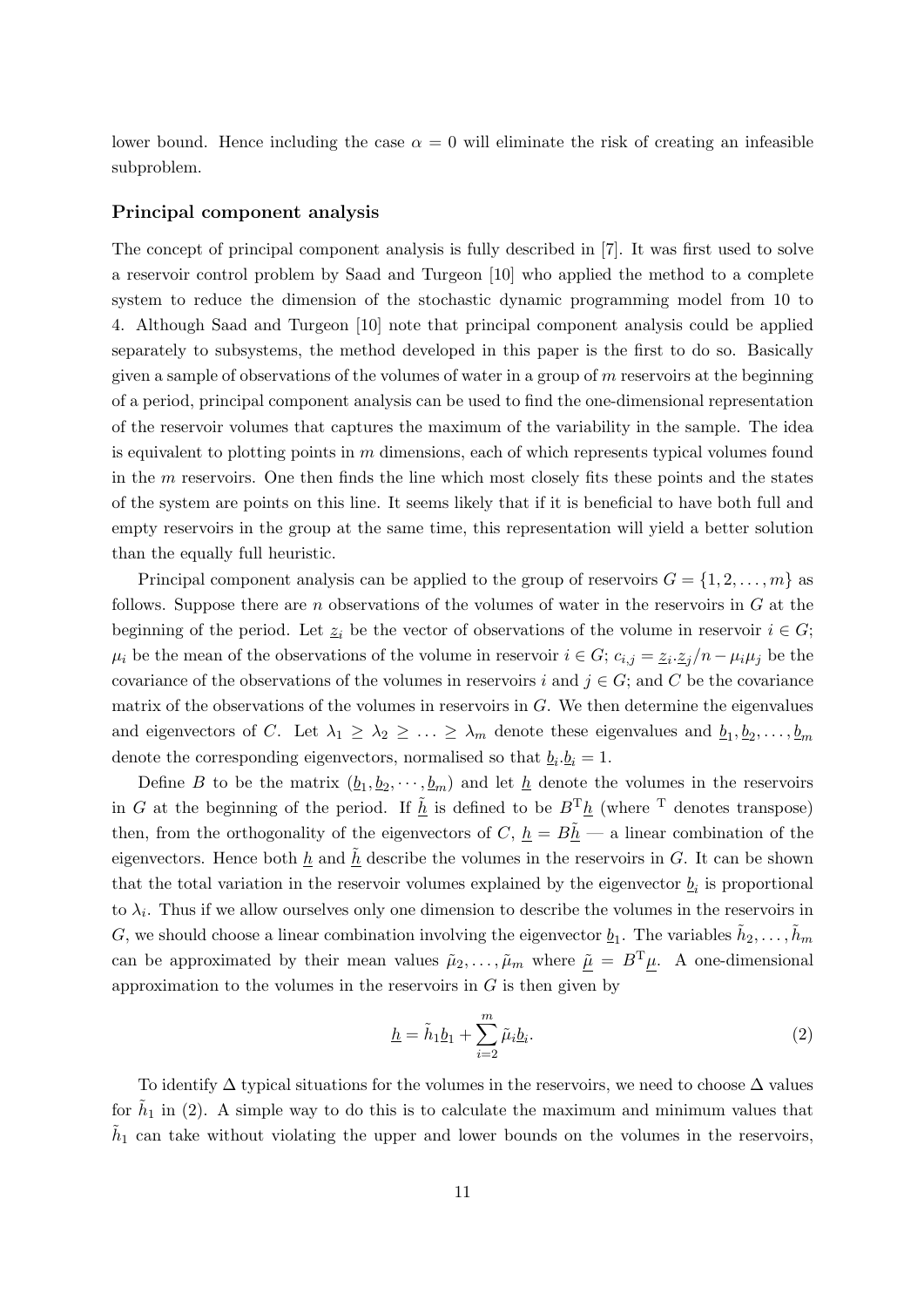and use  $\Delta$  equally spaced values between these extremes. Including the extreme values in the discretisation will reduce the risk of the subproblem being infeasible. This approach can be refined by using the two extreme values and ∆ *−* 2 equally spaced values from the range of observed values for  $\tilde{h}_1$  in the sample. This range is determined by calculating  $\min$ 1*≤j≤n* ∑*m*  $\underline{b}_1(i)\underline{z}_i(j)$ 

*i*=1 and max 1*≤j≤n* ∑*m i*=1  $b_1(i)\underline{z}_i(j)$  where  $b_1(i)$  denotes the *i*th element of the eigenvector  $b_1$  and  $z_i(j)$ denotes the *j*th element of the vector of observations of the volume in reservoir *i*. This method includes the extreme values to reduce the risk of an infeasible subproblem, but allows a finer discretisation to be used in the region where we anticipate the reservoir volumes to be.

Following the approach of [10], we have used the covariance matrix in the principal component analysis because in reservoir control problems it is important to distinguish between large and small reservoirs. Using the correlation matrix would effectively give all reservoirs the same weight. If the first principal component does not capture a large proportion of the variability of the sample then, subject to the subproblem remaining computationally tractable, further principal components can be used. The possibility that the sample is biased by the operating policies used in its generation has less impact when principal component analysis is applied to subsystems rather than the complete system.

#### **6 Computational Example**

The decomposition method presented in this paper has been applied to a hypothetical example of a multireservoir system consisting of 35 reservoirs in series. The planning horizon in this problem consists of 5 periods, and there are 2 possible hydrological states and 3 possible runoff patterns in each period. The reward generated during a period is a non-linear function of the water stored in the reservoirs at the beginning of the period and the water released from the reservoirs during the period. A complete description of the problem can be found at http://homepages.ed.ac.uk/twa/problemData/H35.pdf.

We first used our decomposition method with the 3-group partition method of section 4 and the equally full heuristic approach of section 5 to obtain an approximate solution to the problem. This is equivalent to the solution method proposed by Archibald et al [2]. We then simulated this solution for the 1296 possible future scenarios of hydrological state and runoff pattern. The resulting expected discounted reward was £11,560,405. In this simulation we determined target releases in periods 2, 3, 4 and 5 by interpolating the solutions to the subproblems. In practice we envisage that a new instance of the problem will be solved each time a decision has to be taken. However the computational burden of this is too great for the simulation because it would involve solving  $6^{t-1}$  problems to obtain the target releases during period *t*, for  $t = 2, 3$ , 4 and 5.

The simulation was also used to generate a sample of observations of the volumes of water in the reservoirs at the beginning of each period. We used this sample to apply the principal component analysis approach of section 5 with the 3-group partition in our decomposition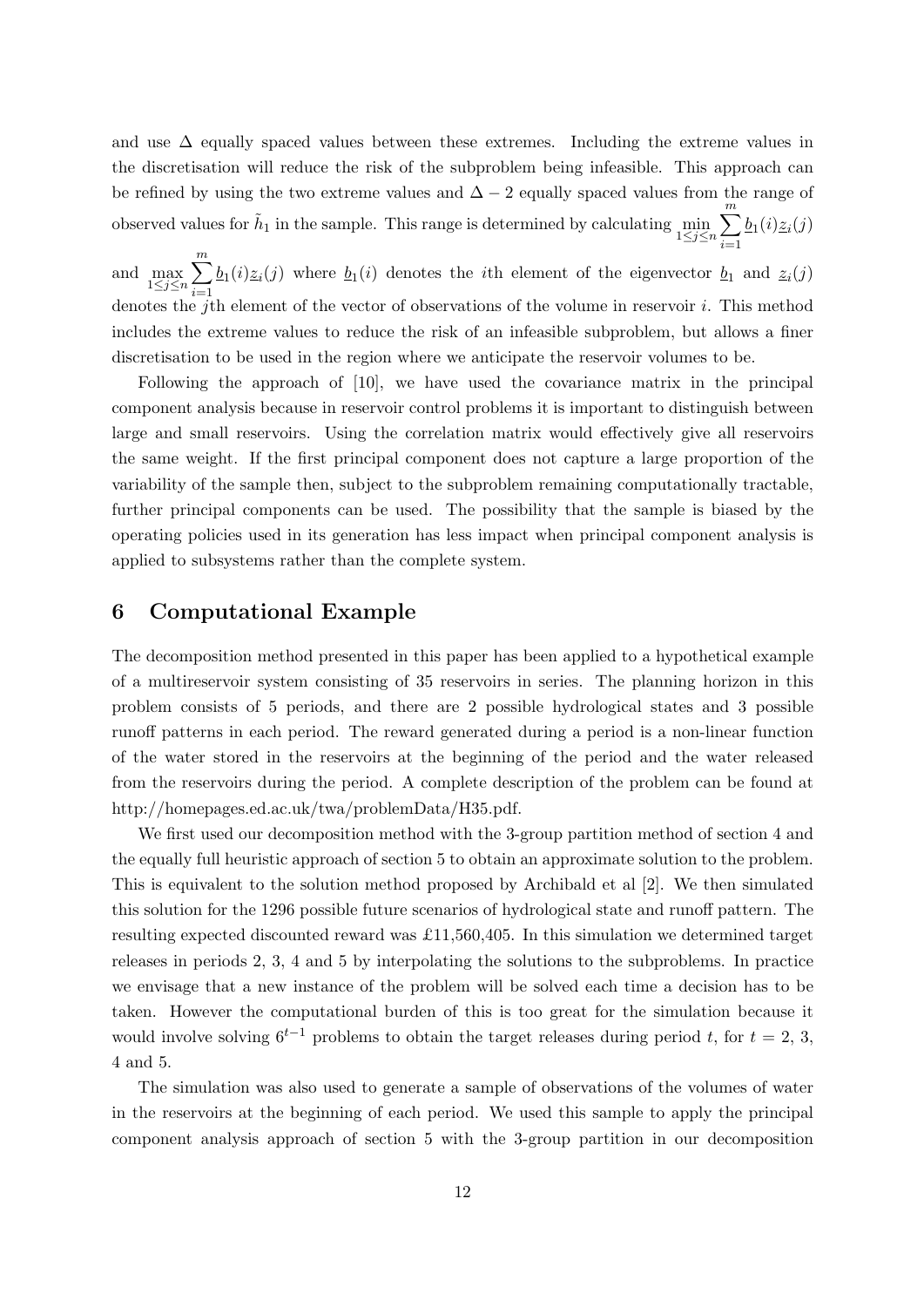method. This gave an expected discounted reward of £11,982,156, representing an improvement of 3.6% on the decomposition method of  $[2]$ . As before the simulation was used to generate a sample of observations of the volumes of water in the reservoirs at the beginning of each period, so that the principal component analysis approach could be applied again. When these steps were applied repeatedly, the highest recorded expected discounted reward was £12,449,074, an improvement of 7.7% on the initial solution obtained. We note that during this procedure the expected discounted reward does not increase monotonically with the number of iterations performed.

As a comparison we used the first sample of observations with the principal component analysis approach of [10]. We used the first 3 principal components in the approximation so that the dimension of the stochastic dynamic programming model was the same as in our decomposition method. The expected discounted reward was £12,291,713, approximately 1.3% lower than with our decomposition method. Note that the sample of observations that could be generated by simulation in this case would not yield a significantly different approximation, so this method cannot be applied iteratively.

When the reservoirs are connected in series, as in the problem above, the two methods of partitioning the reservoir network described in section 4 are equivalent. Experiments with differently structured reservoir networks have shown that small improvements can be obtained using the 4-group partition method.

#### **7 Conclusions**

We have presented a new solution method for a multireservoir control problem which uses decomposition to reduce the problem to a number of independent subproblems. Each subproblem includes a detailed model of one of the reservoirs in the system and an approximate model of the rest of the system. The approximation partitions the rest of the system into a small number of subsystems and uses low dimensional representations of the volumes of water stored in the subsystems. The choice of the partition and the representations of reservoir volumes in the subsystems is arbitrary, and this creates the opportunity for the insight of experts to be incorporated into the method. Since the approximation does not use aggregation, all decisions considered in the subproblems are feasible in the original model. This is important because the revenue generated by the system depends on the characteristics of individual reservoirs and hence is difficult to approximate in terms of aggregate volumes and decisions.

The number of subproblems that have to be solved is equal to the number of reservoirs in the system. In a subproblem the number of calculations required to determine individual reservoir releases and the revenue generated by the system for each period is proportional to the number of reservoirs in the system. Hence the solution time only increases quadratically with the number of reservoirs in the system, and problems with many reservoirs can be solved in a reasonable time.

A subproblem can provide an estimate of the marginal value of water stored in its focus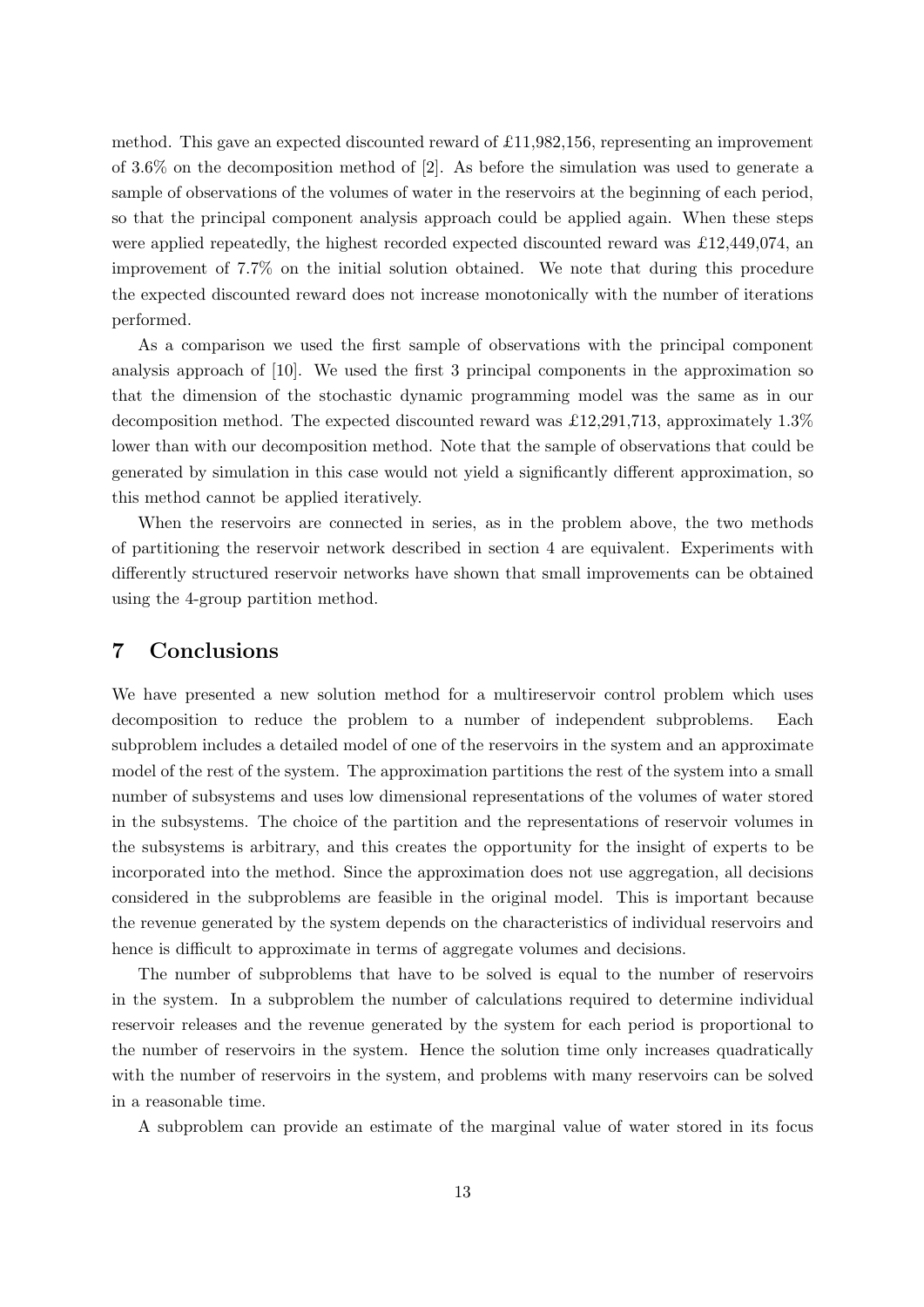reservoir. This is done by solving the subproblem twice — once starting with the actual reservoir volumes and once with a higher or lower quantity of water in the focus reservoir initially. The marginal value of water in the focus reservoir is estimated by the difference between the optimal expected discounted rewards in the two cases. In many practical situations, accurate estimates of the marginal value of water are important. For example comparing the difference in the marginal value of water stored in two reservoirs with the cost of pumping water between the reservoirs, can identify situations where adjusting the distribution of water stored in the system is worthwhile.

It is possible to use the method in an iterative manner to find better solutions to the original model. We can start the process by generating principal component representations of the subsystems using a sample of observations of reservoir volumes generated by simulating the operating policy determined by the equally full heuristic method. (Note that because the releases from the reservoirs are determined independently, the operating policy determined by the equally full heuristic method does not necessarily satisfy the heuristic.) We can generate another sample of observations by simulating the operating policy that these representations yield, and use this to refine the principal component representations of the subsystems. This process can be repeated to find better operating policies for the multireservoir system.

#### **References**

- [1] T. W. Archibald, C. S. Buchanan, K. I. M. McKinnon, and L. C. Thomas, Nested benders decomposition and dynamic programming for reservoir optimization, *Journal of the Operational Research Society* 50 (1999), 468–479.
- [2] T. W. Archibald, K. I. M. McKinnon, and L. C. Thomas, An aggregate stochastic dynamic programming model of multiple reservoir systems, *Water Resources Research* 33 (1997), 333–340.
- [3] N. V. Arvanitidis and J. Rosing, Optimal operation of multireservoir systems using a composite representation, *IEEE Transactions on Power Apparatus and Systems* 89 (1970), 327–335.
- [4] V. C. P. Chen, D. Ruppert, and C. A. Shoemaker, Applying experimental design and regression splines to high-dimensional continuous-state stochastic dynamic programming, *Operations Research* 47 (1999), 38–53.
- [5] E. Foufoula-Georgiou and P. K. Kitanidis, Gradient dynamic programming for stochastic optimal control of multidimensional water resources systems, *Water Resources Research* 24 (1988), 1345–1359.
- [6] S. A. Johnson, J. R. Stedinger, C. A. Shoemaker, Y. Li, and J. A. Tejada-Guibert, Numerical solution of continuous-state dynamic programs using linear and spline interpolation, *Operations Research* 41 (1993), 484–500.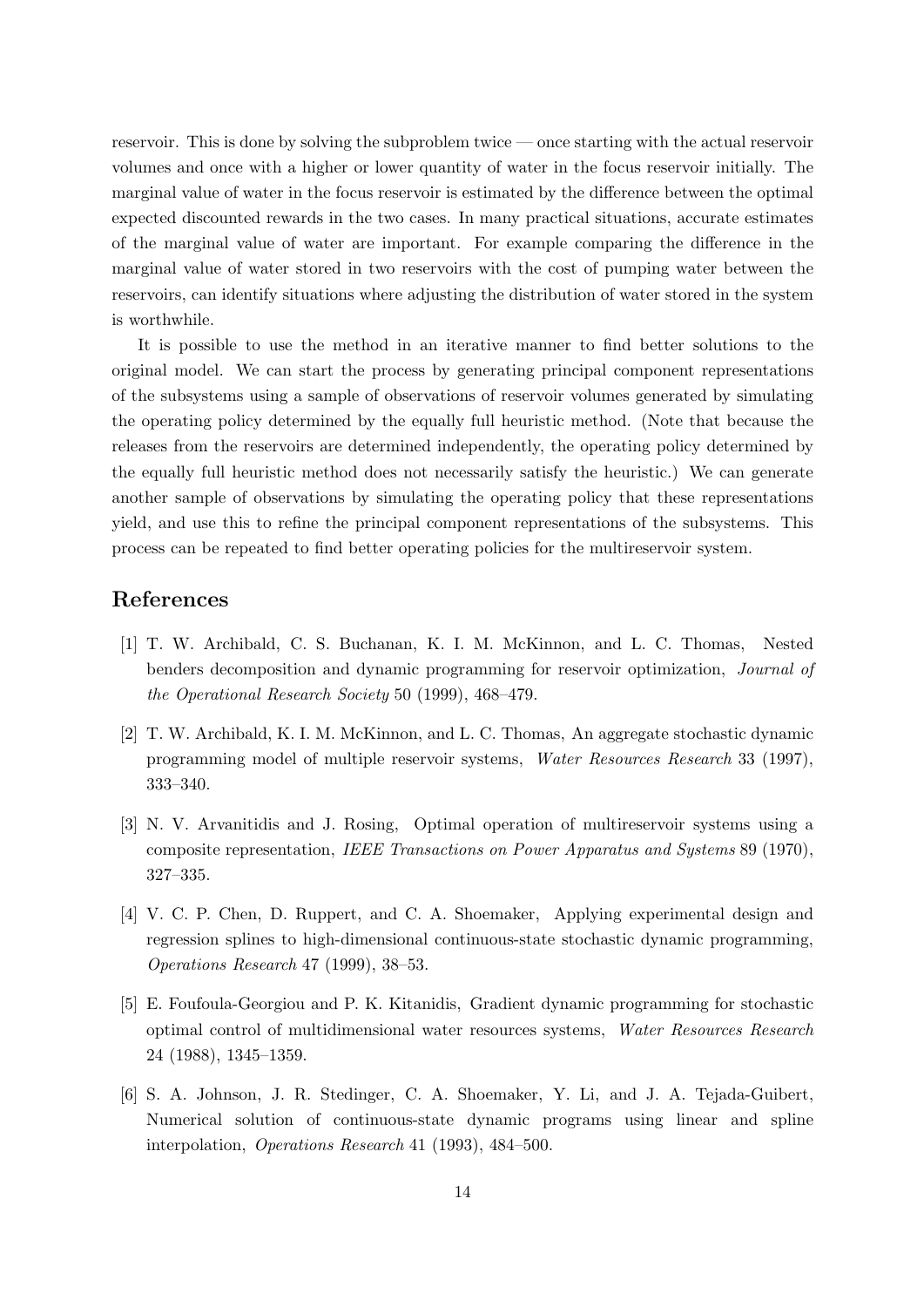- [7] K. V. Mardia, J. T. Kent, and J. M. Bibby, *Multivariate analysis*, Academic Press, London, 1979.
- [8] M. V. F. Pereira and L. M. V. G. Pinto, Multi-stage stochastic optimization applied to energy planning, *Mathematical Programming* 52 (1991), 359–375.
- [9] K. Reznicek and T. C. E. Cheng, Stochastic modelling of reservoir operations, *European Journal of Operational Research* 50 (1991), 235–248.
- [10] M. Saad and A. Turgeon, Application of principal component analysis to long term reservoir management, *Water Resources Research* 24 (1988), 907–912.
- [11] A. Turgeon, Optimal operation of multireservoir power systems with stochastic inflows, *Water Resources Research* 16 (1980), 275–283.
- [12] A. Turgeon, A decomposition method for the long term scheduling of reservoirs in series, *Water Resources Research* 17 (1981), 1565–1570.
- [13] A. Turgeon and R. Charbonneau, An aggregation/disaggregation approach to long term reservoir management, *Water Resources Research* 34 (1998), 3585–3594.
- [14] R. M. Vogel and J. R. Stedinger, The value of stochastic streamflow models in overyear reservoir design applications, *Water Resources Research* 24 (1988), 1483–1490.
- [15] S. Walker, P. D. Walsh, and T. Wyatt, Derivation and application of medium term operating policies for the Northern Command Zone system of North West Water (UK). In *Closing the gap between theory and practice*, D. P. Loucks and U. Shamir (Editors), International Association of Hydrological Sciences Publication No 180, 1989, pp. 53–62.
- [16] W. W.-G. Yeh, Reservoir management and operations models: A state-of-the-art review, *Water Resources Research* 21 (1985), 1797–1818.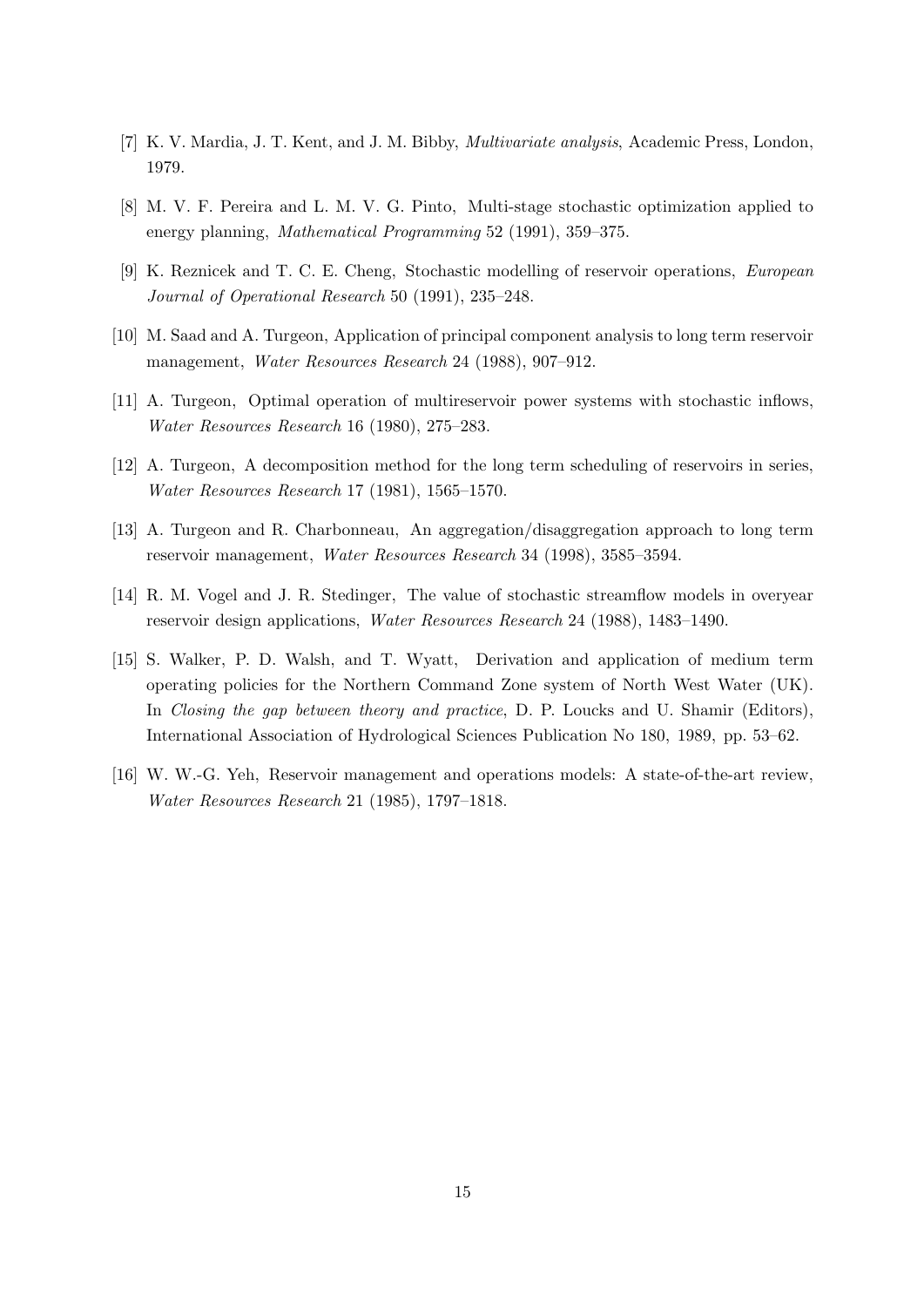

Figure 1: A possible partition for the subproblem for reservoir 4